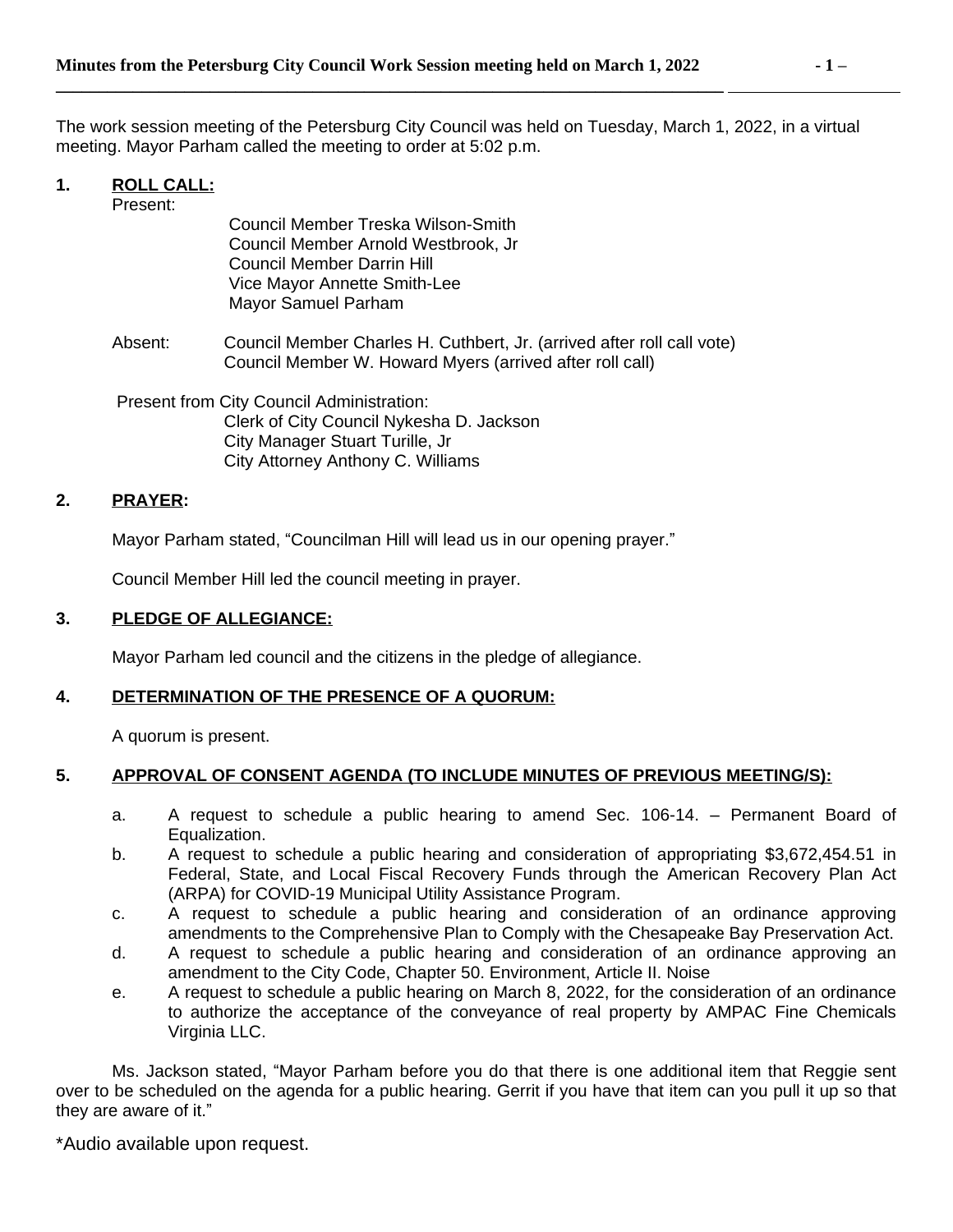Mayor Parham stated, "Okay. This will be item 'f,' which is a public hearing in consideration of an ordinance amending the zoning of the property addressed as 801 South Adams Street, Tax Parcel ID 031- 300002, from R-B, Office-Apartment District to MXD-3, Mixed Use District. And I believe that concludes all the items for the consent agenda."

Council Member Hill made a motion to approve the consent agenda with the additional attachments. The motion was seconded by Vice Mayor Smith-Lee. The motion was approved on roll call. On roll call vote, voting yes: Wilson-Smith, Westbrook, Hill, Smith-Lee, and Parham; Absent: Cuthbert and Myers

#### ` **6. SPECIAL REPORTS:**

Mayor Parham stated, "Having ten reports, let's try to keep them under ten minutes. Gerrit, if you can put the clock on."

Council Member Hill stated, "I think five minutes, Mr. Mayor. If it is something that they are just going to be reading from we can read it ourselves. Maybe they can give us the highlights."

There was discussion among council members on time.

a. Report and discussion on "A Plan to Address Homeless."

Council Member Wilson-Smith gave PowerPoint presentation on homeless.

Key points:

- City has potential access to a place on state property where the city can possibly house homelessness.
- Petersburg should not be the one to finance all the homeless people from the all the regions.
- Have an idea of regional concept to house homeless population on the grounds of the former Southside Virginia Training Center. They have cottages that have three to four bedrooms to each with bathrooms.
- Issue is with evictions, and this is what the study referred to.
- There is a plan in place called the "Humanities Bill."
- The Anti-Poverty Commission went to the site along with Social Workers to view the site.

Council Member Wilson-Smith stated, "Before I close, I want to as please Mayor Parham, at the work session in April, if you can get with Genevieve Lohr. There are some housing people within city who are working on the housing issue. They would like to come before us to do a presentation. So, I am asking if they can please come on April 5<sup>th</sup>, at the first meeting in April. Thank you."

Mayor Parham stated, "Absolutely, you can do that. But I have seen the proposal and I have been in meetings with you. I 100% am in support of this idea because it only makes sense. And I would like to see how soon we can get something adopted at the next council meeting to get this moving."

Council Member Wilson-Smith stated, "To adopt the bill or plan?"

Mayor Parham stated, "The bill."

Council Member Wilson-Smith stated, "I was told that I need to get a legislative workup on the bill. So, I guess it has to be put in terms of legislative jargon. Mr. Williams can help with that. I am not sure."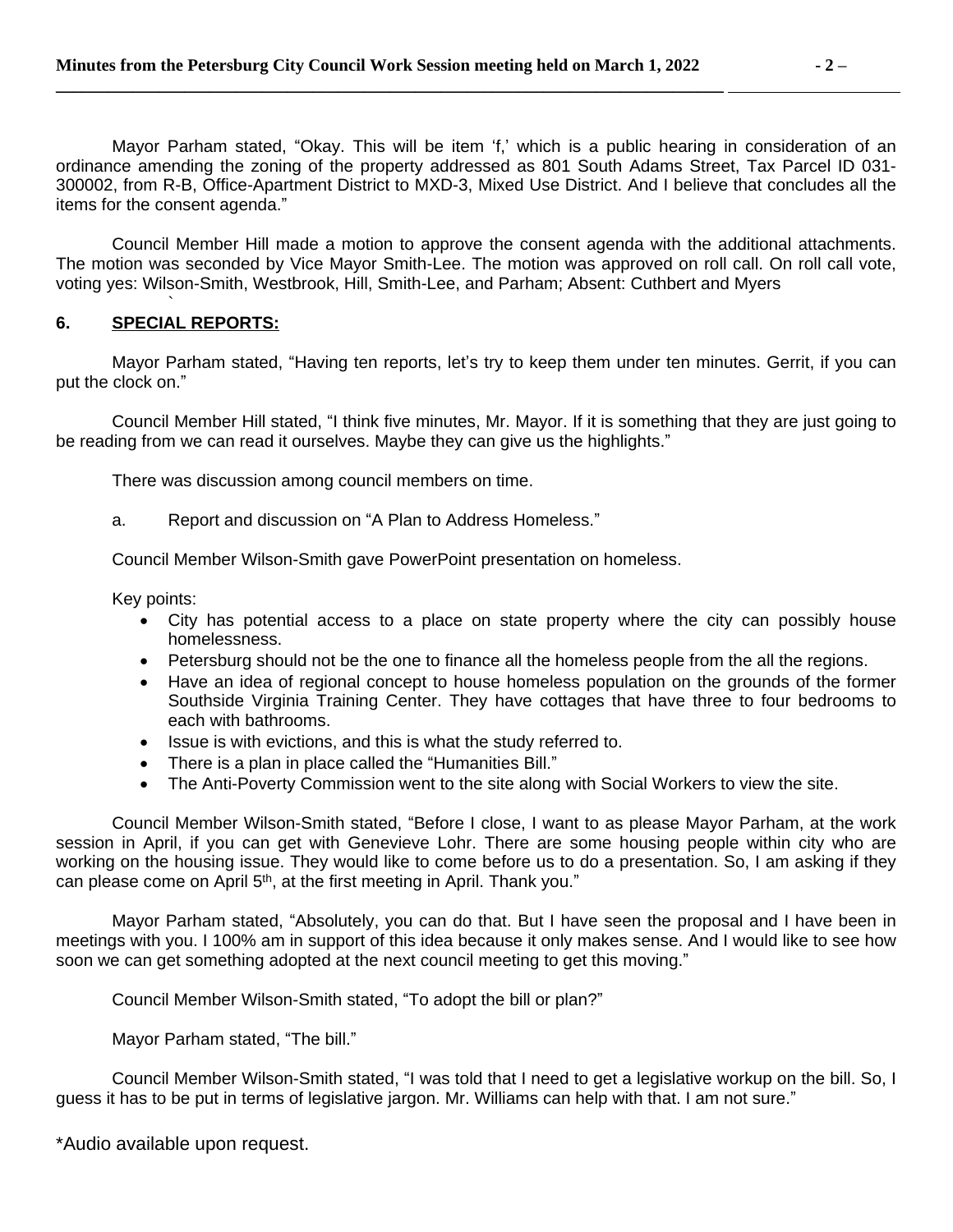Mayor Parham asked Mr. Williams to chime in.

Mr. Williams stated, "Yes. I can take care of that for you. If you give me the word form, I will put it in the format that it needs to be in."

Council Member Wilson-Smith stated, "I can do that. You will have it tomorrow. Thank you."

There was discussion among city council members.

Mayor Parham stated, "Thank you Council Member Wilson-Smith for the presentation."

b. Presentation by PHOPs on Tactical Urbanism (Street Murals)

Fancie Terrell, Department of Population Health Services, gave a PowerPoint presentation on tactical urbanism.

Key points:

- Present to address some of the issue that pedestrians and pedalcyclist experience in Petersburg.
- Learned that traffic fatalities have increased by 7% since 2019. Drivers that remain engaged in the road are more likely to engage in speeding and the failure to wear seatbelts and use of drugs and alcohol.
- Tactical urbanism is a short-term action with a low cost and scalable intervention to catalyst long-term change.
- Street murals help support slow traffic and protect pedestrians within the city.
- First area of focus is West Washington Street and Market Street.
- Second area of focus is Halifax and Harding Street.
- Singling out these areas are an excellent to start this project.
- Objectives:
	- 1. Community and Level 1 Decision Maker Engagement– April 2022
	- 2. Project Design Completed by May 2022
	- 3. Engage Decision Makers for Final Design Consideration June 2022
	- 4. Project Installation between June September 2022
- Asking for authorization by City Council to install a street mural at the intersection of W. Washington and Market Street (corner of Petersburg Public Library) by September 2022.

There was discussion among City Council and presenters.

c. iWorq Software Presentation – Neighborhood Services.

Nikesha Williams, Director of Neighborhood Services, presented a live presentation on using iWorq.

d. Presentation of the ARB's Activities in 2021.

Kate Sangregorio, Preservation Planner, presented a brief update on Architectural Review Board activities.

Key points:

 The current board members are Larry Murphy (Chairman), Dino Lunsford (Vice Chairman), Celeste Wynn, Bill Hartsock, Joe Battiston, Terry Ammons, and Louis Malon.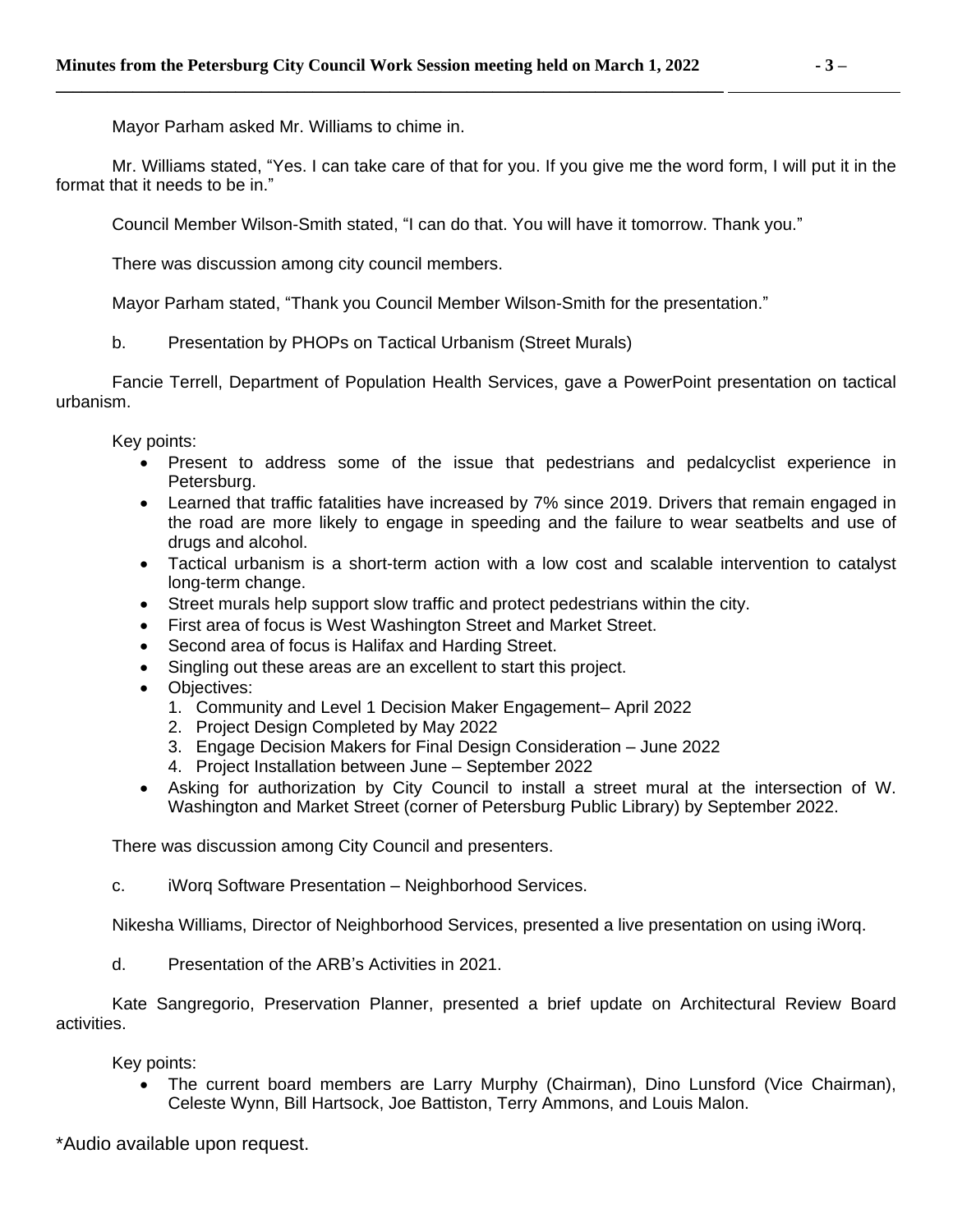- The functions are to promote the general welfare of the city by preserving and protecting the old, historic, or architectural significant buildings.
- Also, to review exterior alteration visible from public right-of-way to ensure that any changes keep the historical character of the building and area.
- A Certificate of Appropriateness (COA) is required prior to the erection, construction, alteration, or restoration of the exterior of any building or structure, including signs, or part thereof, within a historic area.
- Some minor alterations can be approved administratively by staff, such as in-kind repairs, paint, and signs.
- Bigger projects, like full renovations, large scale replacements of materials, additions, and new constructions are reviewed by the ARB.
- Bigger projects, like full renovations, large scale replacement of materials, additions, and new construction are reviewed by the ARB.
- Meetings are once a month on the second Wednesday of the month. Applications are due in their entirety 2 weeks prior and there is no fee.
- In 2021, 112 applications were reviewed in total. There were 33 approved by Preservation Planner, 56 approved by ARB and four applications for discussion. There were 13 that were denied and eight were deferred.
- In January 2022, seven applications were reviewed and four were approved. There were two applications that were denied and two were deferred.

Council Member Cuthbert stated, "Is the residential community of Pocahontas in a local historic district?"

Ms. Sangregorio stated, "No. It is in a state and national historic district."

Council Member Cuthber stated, "But that yields no protection over demolition except of the demolition is funded by federal dollars. Is that correct?"

Ms. Sangregorio stated, "That is correct."

Council Member Cuthbert stated, "Is the triangle by Halifax Street and Harrison Street and South Avenue and the buildings that remain facing that triangle, is that area in a local historic district."

Ms. Sangregorio stated, "It is not. It is also in a state and national historic district."

Council Member Cuthbert stated, "Is that one of the factors that led to us losing the Realta?"

Ms. Sangregorio stated, "I believe that was established as a state and national historic district maybe two or three years ago. In most cases, demolition if the building becomes a public safety habit. That overrides our board requirements. Public safety has to come first. It might not have or may have. It is hard to say."

Council Member Cuthbert stated, "But in any event, no Certificate of Appropriateness was required before the bulldozers moved in demolished the Realta. And that is because this area that we are talking about is not in a local historic district. Or was not at the time and even is not now. Correct?"

Ms. Sangregorio stated, "It is hard to say. In some cases, demolition is needed. But the Architectural Review Board might have put a slow down to it."

\*Audio available upon request. Council Member Cuthbert stated, "Are there any local historic districts in the historic Blandford Community about in which we heard a lot fairly recently."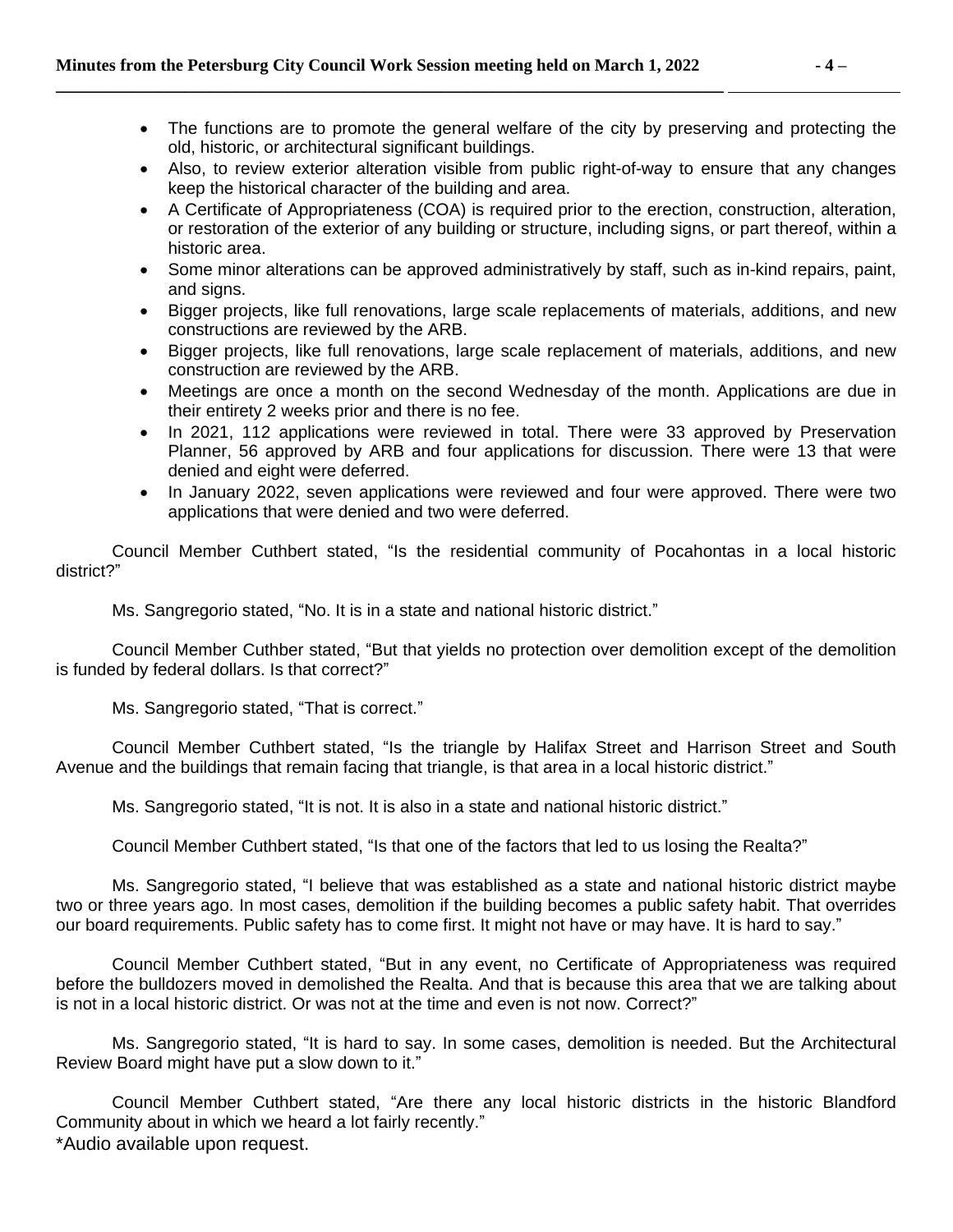Ms. Sangregorio stated, "No."

Council Member Cuthbert stated, "Are these three areas important to African American History and more broadly to the history of Petersburg."

Ms. Sangregorio stated, "Yes. Absolutely."

Council Member Cuthbert stated, "Why do you say absolutely?"

Ms. Sangregorio stated, "Pocohontas Island is one of the first and oldest and largest African American communities that started even before the Civil War. Halifax Triangle was a huge center for business for the African American community. Blandford, I know, Martin Luther King, went canvasing to get residents to register to vote at one point. So, there are significant areas in the city."

Council Member Cuthbert stated, "Why are these three areas that are important to African American History, more broadly, Petersburg history, why are they not in a local historical district?"

Ms. Sangregorio stated, "That is established by City Council. So, if there is a push from citizens, city council and staff to make it so, then it is possible to include them. I will note that I am not entirely sure about the Blandford neighborhood. Because it is certainly significant however it does not contain as much integrity as some of the other neighborhoods. That is to say that when Washington Street and Wythe Street cut through the area it changed it drastically from when it was just a neighborhood. So, now it has gas stations and a big stretch of roadway cutting through it. It disrupts the continuity of the houses."

Council Member Cuthbert stated, "I understand but we have got some reminiscence of 19<sup>th</sup> century architecture surviving in the historic Blandford area. Isn't that true?"

Ms. Sangregorio stated, "Yes."

Council Member Cuthbert stated, "I think that the greatest concentration is along Taylor Street. Is that the case?"

Ms. Sangregorio stated, "I am not entirely sure to be honest."

Council Member Cuthbert stated, "Okay that is fine. Let me turn to the possibility of creating local historical districts in these three important areas. I sense that, and this is just my sense, but my sense is that one reason for some reluctance is that the cost of making improvements to existing structures in those areas would be higher if they were in a local historic district. Have you heard anything along those lines Ms. Sangregorio?"

Ms. Sangregorio stated, "Yeah. One concern that I would have in making areas like that a local historic district is that it is cost prohibited to renovate those houses. We are running into that problem along Liberty Street and Harrison Street where some of the owners are more low income and have trouble affording to replace their windows. It is very expensive. There is the possibility of something called a conservation overlay district, which I tried to do some research on. And unfortunately, I have not had a lot of time. But that would regulate bigger projects in the area, like demolition and new constructions versus getting into the nitty gritty details of windows, sidings, and such. So, that might be helpful in the cases of Pocohontas Island and Halifax Triangle when investments do come into that area."

Mayor Parham stated, "I would like to ask a question. Council Member Cuthbert, what is the sentiment?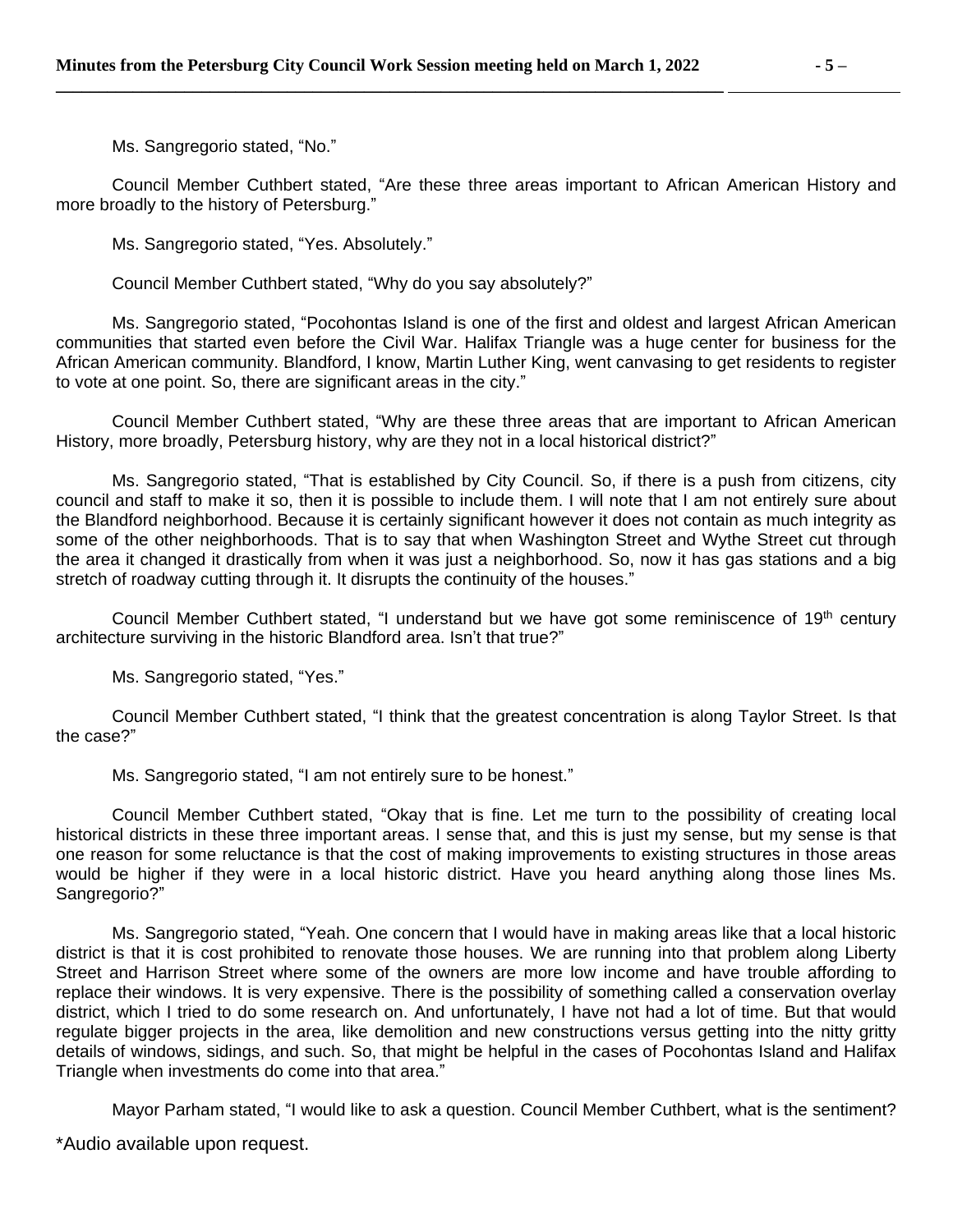Because I know that you represent that Ward 4 area. Is there any type of desire to be a part of a district? Or what are you hearing? Being that you said Pocohontas Island and you also share Blandford with Councilwoman Wilson-Smith. Is that something that your constituents are looking at doing?"

Council Member Cuthbert stated, "I think that it is an unknown to many people. And consequently, there is a fear of the unknown. And I think that it may well be an education process in terms of helping people understand what the benefits of a local historic district are as well as what are the cost. I am wondering Mr. Turille as in furtherance of your hope that we will not lose another historic building in Petersburg, I am wondering if you would report to council at our work session in April. Whether there might be a way to create an income-based subsidy program to address the concerns that low-income citizens might have to be included in a local historic district. That is perhaps the subsidy program could be funded partially through CDBG. But I do not know. But that would be part of the report. There may be income limits on those who benefit from the subsidy program. It may be some other type of provision to go under the program that would help to make it work. Maybe it would be a percentage of the cost of the improvement required by the Architectural Review Board minus the cost of the improvement if the building was not in a local historic district. There are all kinds of issues to be thought about and I don't have the answers and I just know that we lost a terrible building in Pocohontas two years ago. And we have an opportunity to help increase the likelihood that heritage will be preserved. That opportunity is on the table in front of us. And if we don't take that opportunity fairly soon, I anticipate that one day we are going to wake up and Pocohontas is going to be a piece of scrapped earth. And I would hate to see that happen. I will use that as an example. The same is true for the remaining buildings around the Halifax Triangle and the same is true for the admittedly few 19<sup>th</sup> century historic structures that remain in Blandford along Taylor Street. But, Mr. Turille, is that something that you would think about please. And come back to council at work session in April with a proposal, on whether there is a way to make this happen and what is feasible, and how would it have funded. And in general terms, what would be the criteria for eligibility. Obviously, we do not want to be subsidizing a high roller for whom money is not an object. So, I do think that it ought to be income-based. But back to you Mr. Turille is that something that you would be willing to think about and report back to council at our April work session."

Mr. Turille stated, "Absolutely. This is the reason for to save historic Petersburg. When I hear about the Realta and I see pictures of these treasurers being demolished, the mission of this organization is that it will never happen again. And the other goal to achieve that is that anyone who lives in an historic house regardless of income should have the means financially in place somewhere to rehabilitate their home. That is a goal of this passport. Right now, CDBG monies can be used for this purpose. Mr. Tabor will be able to speak more to that at the meeting. Please keep in mind that we requested \$3 million dollars from the state. And that is a budgetary request for rehabilitation money for this type of activity. Okay. Do you want a report on the feasibility on creating a local historic district or would you like a report to focus on how any regardless of income can rehabilitate a historic home?"

Council Member Cuthbert stated, "I do not know the answer to that good question. I think the two kinds of goes together. My sense is that eligibility should be limited to properties located in local historic districts that would create an incentive for additional historic districts to be created within low-income areas where there is African American History and I say more broadly, Petersburg history that is worthy of being presented. So, I think that the two likely go hand in hand. But I would like for you to think about that if I may ask you to consider that and include that in your report to council at our work session in April."

Mr. Turille stated, "Alright, yes sir."

Council Member Cuthbert stated, "That would be great. Mr. Mayor, thank you very much for letting me ask those questions and we are all grateful to the ARB and Ms. Sangregorio for the contributions in preserving our local history."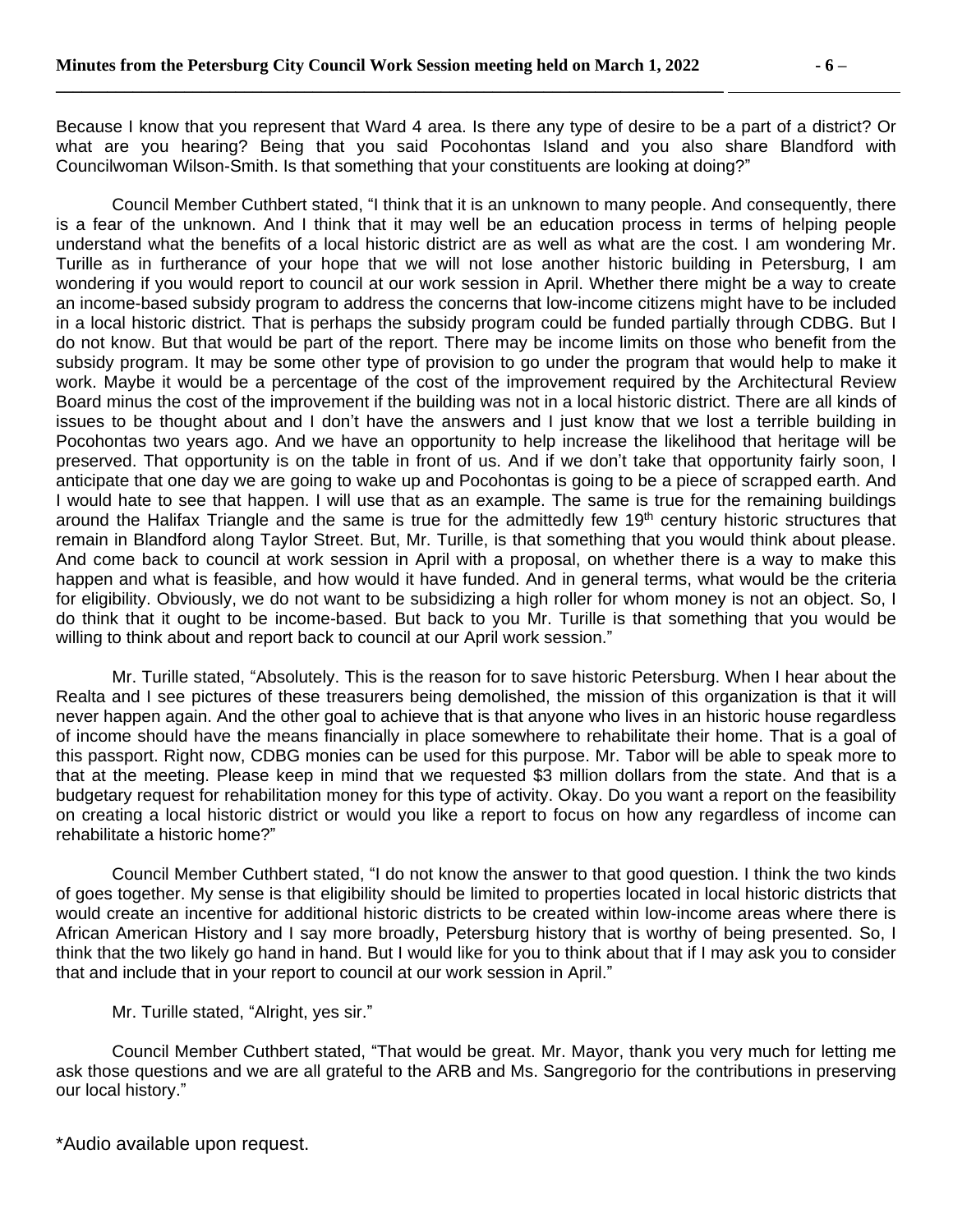Council Member Hill stated, "Just two things. I just want us to be careful about painting a whole neighborhood with a ball struct brush of historic. Because some of the residents there may not be able to afford. I understand that some may meet the criteria when others may not. And then they have to put a different color paint, or they may put a shed in the backyard, or they are putting a fence around. It may prohibit them from doing so. We have to be careful with that. I am leaning more on the side that there is an individual house that needs attention to, and we feel like it is historic in some nature, and we can help them, then I think that is the easier route. Then for us to say that this whole neighborhood is historic. Because then everybody will be coming in saying I need this, that and the other done to my home. And maybe we do have the money. I just want to say that out there for food for thought. So, if Mr. Turille could come back with a scenario of making it historic altogether and then if we kind of somewhat cherry pick and a house is falling down or whatever and it meets those criteria's then we can help and subsidize income with that. That is more of my thought. Thank you, Mr. Mayor. No need for any comments. I just wanted to get that out for the record."

e. An update from Transit on questions from Council Member Wilson-Smith and Cuthbert.

Mr. Turille stated, "I believe that I can answer a number of these in my manager's report if you want me to pull that up."

Mayor Parham stated, "Okay these will be addressed in the manager's report."

Mr. Turille stated, "I can do that now if you want."

Mayor Parham stated, "Okay that is fine. Please proceed."

Mr. Turille gave an update on transit questions from Council Member Cuthbert and Council Member Wilson-Smith.

Key points:

- The total annual operating cost for the South Park route is \$237,500 with annual ridership of 31,329. This is verified through the Kimley-Horne Strategic Plan of November 2021).
- The Southpark Mall route ranks highest of all PAT fixed routes for access to jobs. Although this route operates outside of the city limits of Petersburg, the route provides beneficial access to jobs for the residents of Petersburg.

Council Member Cuthbert stated, "Why are these numbers so different from the numbers before?"

Mr. Turille stated, "I had to question that myself. And I think that there are a lot of different funding sources according to the department and somewhat confusing. The financial folks at transit tend to blend up the money. And tend to break them down by routes. I prefer to use the consultant's information. As an outside consultant they have more of an understanding of that. So, I think that their numbers are more accurate and that is why I used those."

Charles Koonce, Director of Petersburg Area Transit, stated, "I just wanted to add that this particular plan we worked on for about three years. As a result of COVID, it had slowed down somewhat. And actually, we had that information right in front of us once we reviewed some of the notes, Kimley Horne had already broken it down for individual riders. So, I apologize for not seeing that. But once I went back and started looking at my notes, I see it in black and white."

Council Member Cuthbert stated, "My head is spinning because the numbers are so different."

\*Audio available upon request. Mr. Koonce stated, "I would go with the numbers that Kimley Horne presented. Because they are the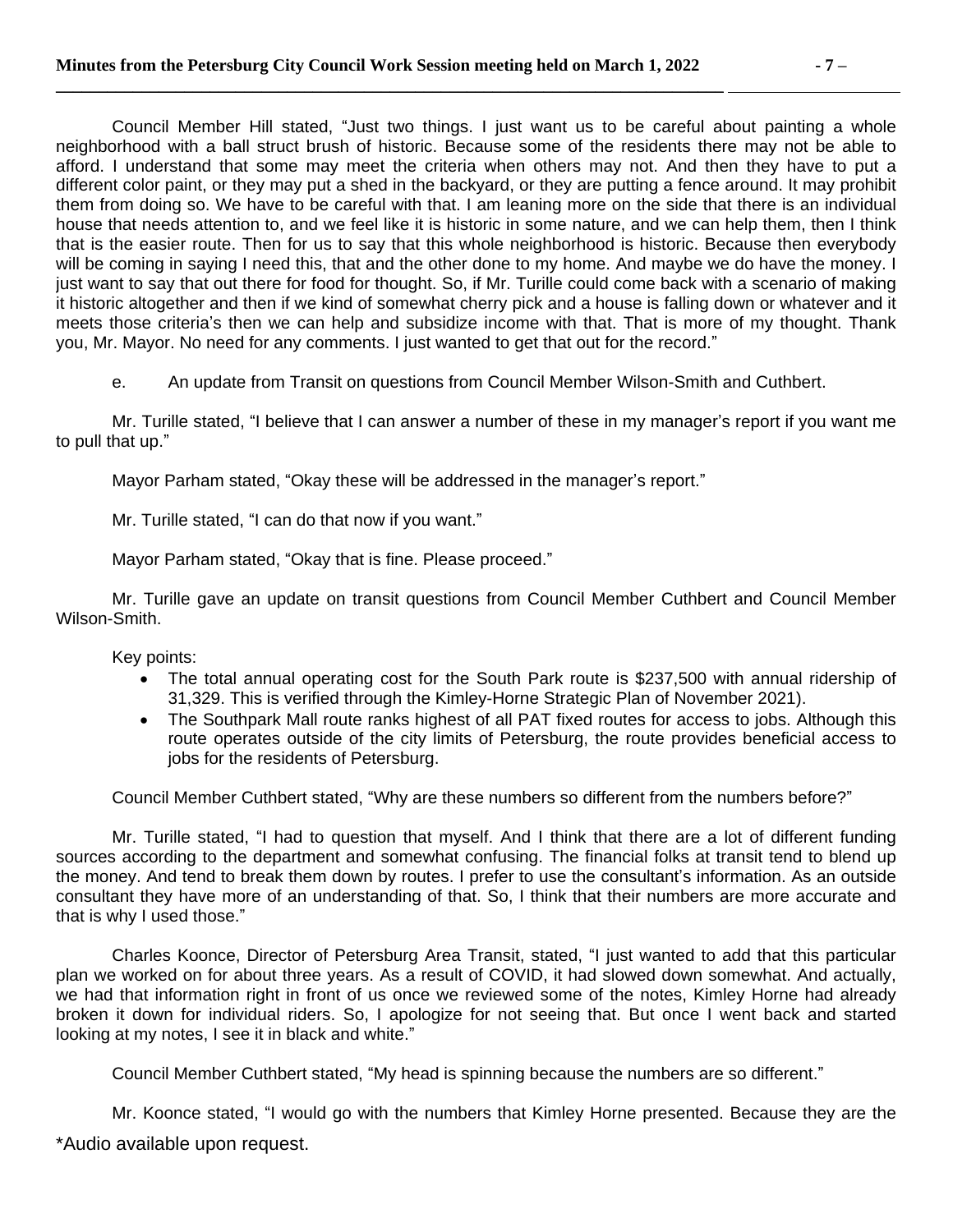accurate numbers. They went through some of the things that you talked about as far as us doing surveys. That information is very accurate, and they also took the time to survey the folks that rode the Southpark Mall route."

Council Member Cuthbert stated, "When we talked about it last time on February 22<sup>nd</sup>, I have a note here that the cost per month per the city manager for the Southpark Mall route \$51,927. Now how does that compare to the numbers that we are being given today."

Mr. Turille stated, "I think that if you took the 273,000 annually and divided it by 12 it is lower than and somewhere about 20,000 monthly. So, when you asked that question, I wanted to confirm that. So, I dug more deeply into, and Mr. Koonce and I met and found the consultant report. So, it was off the monthly number that I gave you at the last meeting. It was too high. I think that it aggregated some of the routes. And so, I needed enough time to clarify that."

Council Member Cuthbert stated, "For this month, what is the cost for running this route in city dollars per month."

Mr. Turille stated, "Yes, sir. It is \$273,000 divided by twelve. That would be less than \$27,000. So, it would be somewhere around \$20,000 a month."

Mrs. Innis stated, "It is \$22,750."

Mr. Turille stated, "So, I overstated the cost by \$30,000 at the last meeting. My guess is because the numbers that I received were aggregated and it must have included another route."

Council Member Cuthbert stated, "So, this month the cost for running the route in 2021 is \$22,750."

Mr. Turille stated, "According to the Kimley Horne report, yes sir.

There was discussion among council and staff.

Council Member Cuthbert stated, "If I may get in touch with you Mr. Turille and we can go over this and see if we can make sense out of it. Thank you, Mr. Mayor."

There was additional discussion among council and staff.

f. Update on efforts of the trash czar.

Mr. Turille stated, "The trash park is Mr. Hairston."

Thomas Hairston stated, "I did not want to do a presentation as much as I wanted to report to council where we were. We had three meetings, and, in those meetings, we established a quarterly clean-up schedule, which is April 16<sup>th</sup>, July 16<sup>th</sup>, and April 15<sup>th</sup>, that the city is doing. We are going to support the city's efforts and the city is going to support us. Those were ones that were stretched out. But in between those we had to fill in the dates. So, on this Saturday, we have 15 soldiers that are coming that I coordinated with Marquis at Parks and Rec to get the sports complex done. So, I will have 15 soldiers doing the sports complex. I meet with the President of the Rotary Club on Wednesday morning at the YMCA. And then I have the pastors meeting on Thursday at 2pm. So, the meetings are being set and I wanted to establish that we were cleaning up. So, I wanted to get something done so we immediately jumped on the Parks and Rec. I am supposed to meet with Mr. Randall tomorrow in public works to tighten up our efforts that are going to talk place on the 16<sup>th</sup> of April."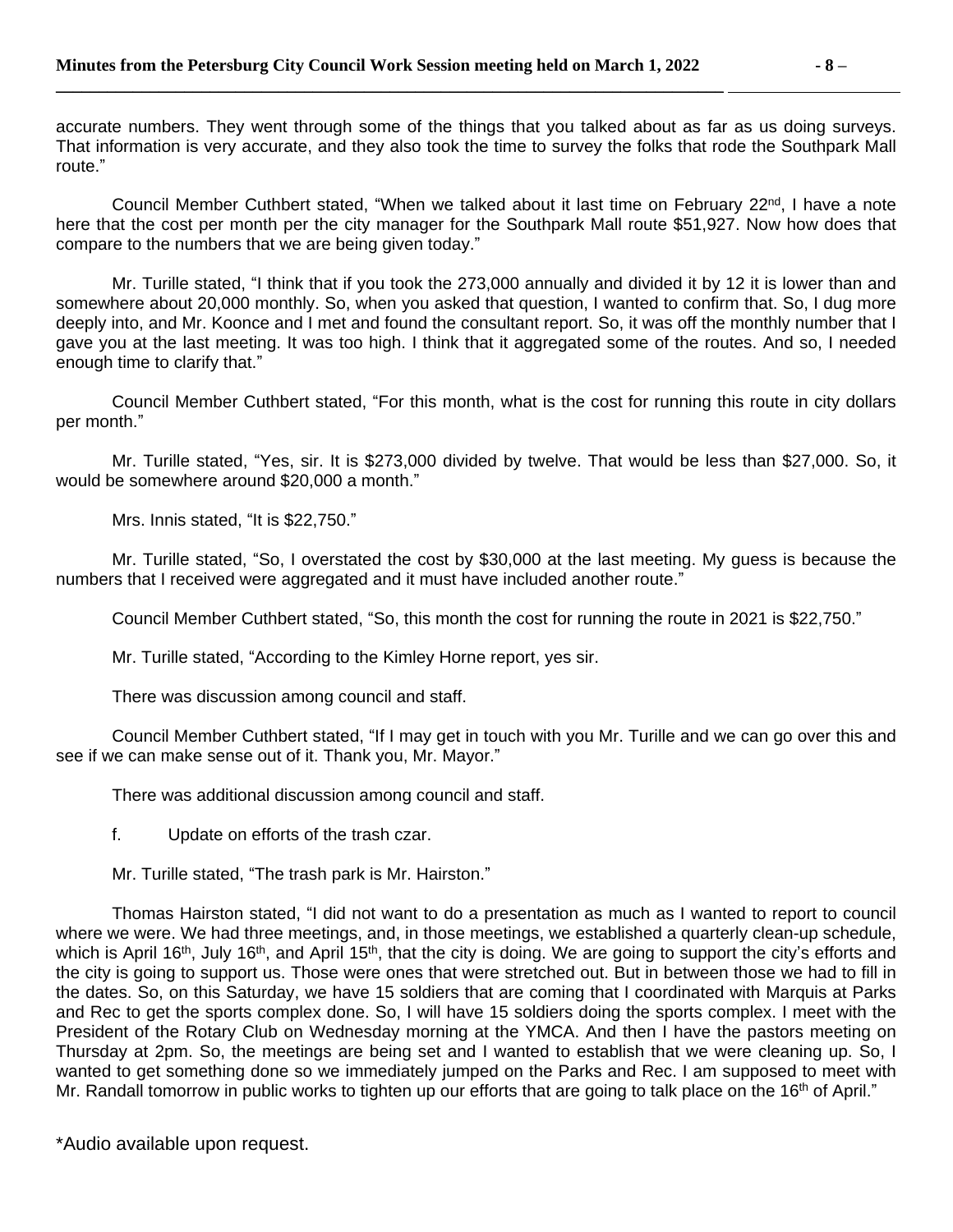There was discussion among City Council and staff.

Mayor Parham stated, "Thanks everybody. We are over on time so please get with Mr. Harris and Mr. Kofi Adih. We got to keep moving. I know that this is a hot topic, but it is very complicated. But we do have a team to confront it. Alright, thank you."

g. Update on litter efforts, street sweeping schedule, streetlight assessment, on speed plan report and underpass in Ward 7.

Randall Williams, Assistant Director to Public Works and Utilities, gave an overview and update on litter efforts, street sweeping schedule, streetlight assessment, on speed plan report and underpass in Ward 7.

Key points:

- ARPA Municipal Utility Relief Awarded \$3,672,455 to the City of Petersburg after applying.
- Public hearing and appropriation of \$3,3672,455 scheduled for the March 15, 2022, council meeting.
- Relief was for water and sewer only for residential customers that were in arrearages of 60 days or more between the March 2020 and August 2021 dates.
- Applied for and was awarded annual litter grant award to pay for trash bags, paper pickers, gloves, etc.
- Currently securing more contractors to partially offset 16 vacancies in Street Operations to pick up litter in the Right-of-Way.
- Proposing a well-publicized and organized job fair for the City of Petersburg to fill positions.
- The Street Operations Division continues to consult with internal and external engineering entities to evaluate and implement effective speed control strategies based upon Traffic Engineering Best Practices and Standard.
- Street Operations Division continues to work with the Petersburg Police Department in the deployment of the Electronic Speed Indicator Signs in selected areas.

There was discussion among City Council and staff.

Mayor Parham stated, "Thank you Mr. Williams. Just for the record, I want to let everyone know that I know the area on Defense Road has been flooding since Council Member Westbrook and I have been going to school. So, it has been going on for ages and it has not been corrected. We have spent a lot of time talking about trash, but we have not talked about the real problems. Which is you have to get some police out here ticketing these people for throwing trash. Because I stand behind them every time. You can talk about trash czar and all this stuff. But until you start fining people heavy and I mean that we need to start writing tickets. There is no need to sugar coat this thing. I have seen people clean out their whole car there. Our staff cannot compete cleaning up behind them. It is time to get somebody in court and make an example of them. If we are not doing that then we are not doing anything. But it is only one thing that is going to do it and that is \$250- \$500 fines for littering in Petersburg."

There was discussion among City Council and staff.

h. A report on blighted properties.

Nikesha Williams, Director of Neighborhood Services, gave a brief presentation on blighted properties.

Key points:

 An article published in the Progress-Index on February 8, 2022, stated that there were 3,202 vacant houses out of 16,367 housing units.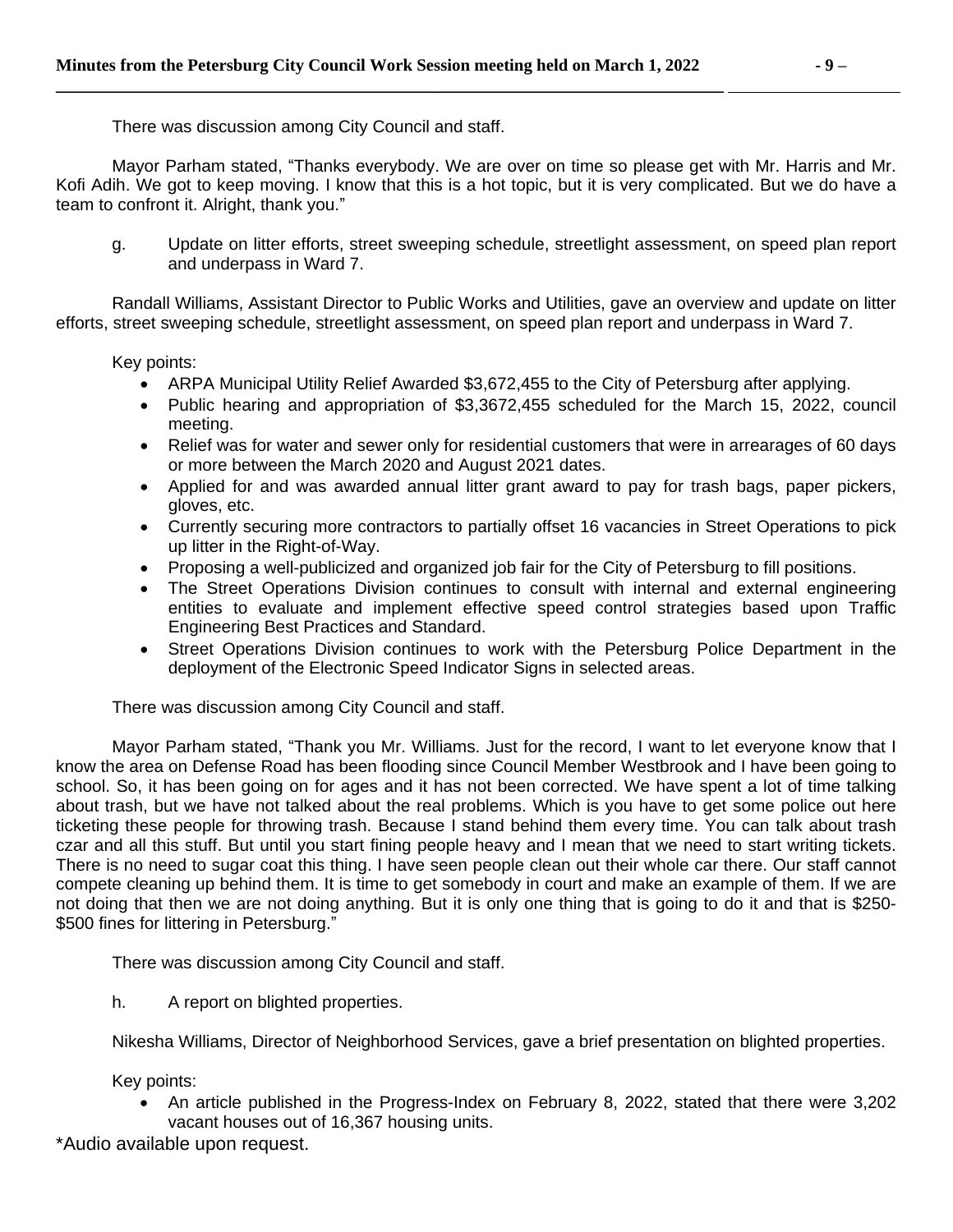- The updated number today on vacant building registry list is 690 properties as of February 2022.
- The review collected today is \$13,700.

There was discussion among City Council Members.

Mrs. Innis stated, "There are a couple of departments that are going around the city ward by ward to verify the vacant properties throughout the city. And if you want more information on that I can make sure Ms. Williams as well as Mr. Tabor to come back with those exact numbers for you."

Council Member Cuthbert stated, "Alright. If you would at the April meeting come back and let council know please Mrs. Innis which blocks have not been inventoried yet. There is just too big a gap between 3,202 per the Progress-Index and 690 per the city's file. Thank you."

Mrs. Innis stated, "We can do that."

i. An update on St. Andrews Street reopening.

Joanne Williams, Director of Communications, Marketing and Government Solutions, gave a briefing on the opening of St. Andrews Street Bridge.

Key points:

- The bridge has been closed since 2007 because it was structurally deficient. A full bridge replacement was required.
- The cost to date in putting in a new bridge is \$1.8 million dollars.
- There will be a ribbon cutting and reopening of the bridge on March  $17<sup>th</sup>$  at  $11:00$ am and everyone is invited.

Council Member Cuthbert stated, "I think that Ms. Williams has said it all and said it well. And this did not happen by itself. It took a push by all members of city council. And I am indebted to all members of city council for making it happen. It took a big push by city staff to find the money to make it happen. So, it has truly been a team effort. And I am not just putting a happy face on something. I think that this is a real accomplishment for the City of Petersburg. And the people that will use this bridge, I suspect that it will be a major boom to our citizens that had been referred to at an earlier meeting today as the residents of a historic Blandford community. I am pleased to have played a roll in making this happen. So, thank you Ms. Williams and thank you Mr. Mayor."

Council Member Hill stated, "Ms. Williams, does that mean that the street will be open on the 17<sup>th</sup>."

Ms. Williams stated, "Yes."

Council Member Hill stated, "Okay. Thank you."

j. An update on the African American Brochure status.

Ms. Williams gave a briefing on the African American Brochure status.

Key points:

 This project is much larger than a brochure. It is an element for expanding tourism and community engagement.

\*Audio available upon request. The elements would include a brochure, a tourism website, which would have a large African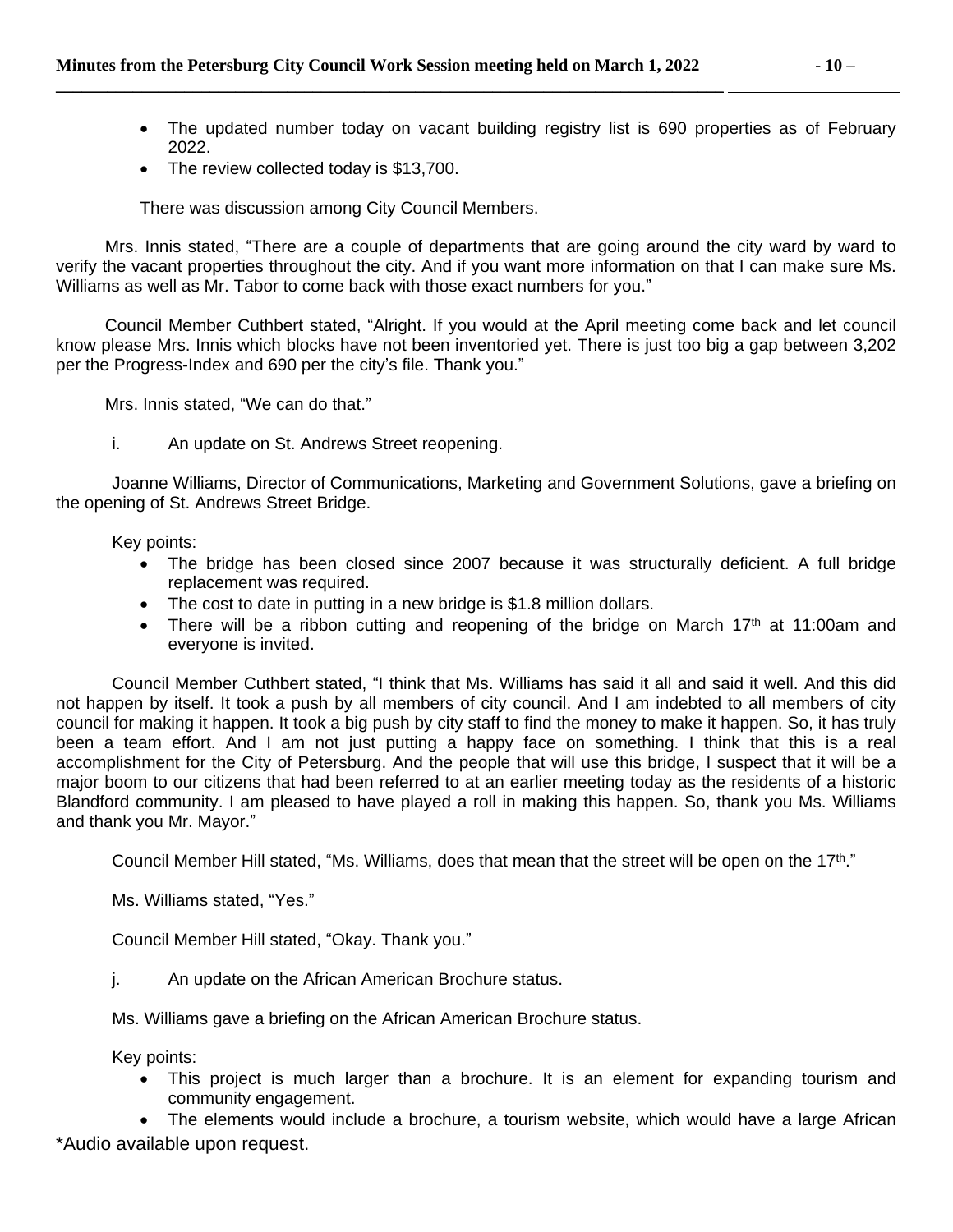American History Section, as well as interpretation of the historic sites and identification of sites that can be seen today.

- There would be tours and marketing.
- A work group was formed with communications, tourism, library, council member (Council Member Treska Wilson-Smith), and parks & leisure services.
- Timeline: Brochure (Summer 2022), Tourism Website (Fall 2022-pending budget), Videos (Ongoing-pending budget), Historic Site Development McKenney Library (2023/2024), Interpretation of existing sites (Fall 2022), Tours (Walking and Trolley Summer 2022), and Marketing (Summer 2022)

There was discussion among City Council and staff.

Council Member Cuthbert stated, "Thank you. Let me go back to the vacant buildings for a moment. In that report, Mr. Turille and Mrs. Innis, that is to be given at council's work session in April, would you include among whatever you think is appropriate, two things. There are two things that I think would be appropriate. One is the basis for the Progress-Index's estimate of 3,202. That is pick up the phone and call the Progress-Index or send them an email and ask them for the basis of the estimate of 3,202. Where is your data? Or they do not have any and they made that number up. But it is a precise number just to be made up. The other thing is that when you do present information to us as to the number of vacant houses in Petersburg, can you include that in your presentation at our April work session. If you would present that information to us organized on a block-by-block basis. Because to a certain extinct, we know our wards and if we drive by a block and we know that it has a vacant building or two or three, and those buildings are not in the city's record and then we can bring that to the city's attention or ask the city why the report is deficient. So, I think that it would be useful to members of council if that data was reported on a block-by-block basis and of course any other way that you care to present it. But that had some benefit, I think. Mr. Mayor, thank you very much."

Council Member Wilson-Smith stated, "I wanted to thank Ms. Williams for doing a good job. And I wanted to thank everybody for finally listening to a request that I had been making since February 2018. I am glad this city is finally doing something to promote the history of the African American population. Because it is vast and rich, and we needed to do this. So, thank you."

### **7. MONTHLY REPORTS:**

\*There are no items for this portion of the agenda.

### **8. FINANCE AND BUDGET REPORT:**

a. A report on how the \$5 million in RP and \$2 million on PP are projected to be collected in June.

Mr. Turille gave an update and overview with a PowerPoint presentation.

Key points:

- As of February 28, 2022, there is a monthly collection of \$421. This is a 12-month projection of \$5 million in real estate.
- As of February 28, 2022, there is a monthly collection of \$147. This is a 12-month projection of \$1.8 million in personal property.
- There are total of 36 properties that have been sold thus far.

### **9. CAPITAL PROJECTS UPDATE:**

\*There are no items for this portion of the agenda.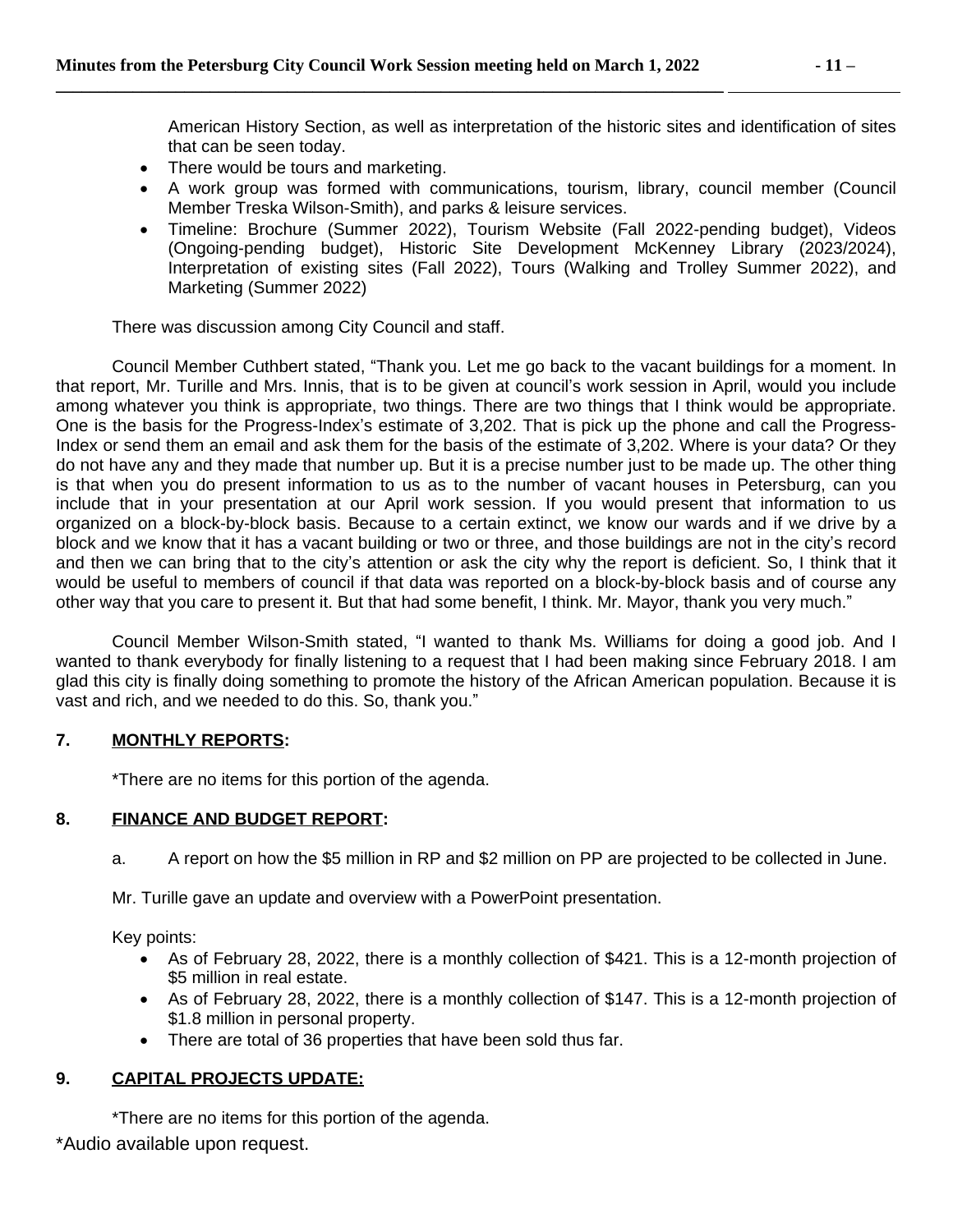#### **10. UTILITIES:**

a. Update on plan for Inflow and Infiltration problem and resolution scheduled for April 2022.

Andrew Barnes, City Engineer and General Manager of Utilities, gave a brief update with a PowerPoint presentation.

Key points:

- At the February 1, 2022, council meeting, Timmons presented a presentation that touched on infiltration and inflow.
- Cross connections and deteriorated pipes are a systemic issue that should be addressed by Capital Projects. It requires assessment, prioritization, scoping, design, and construction.
- These projects have been included in the previous unapproved 5-year CIP.
- Until there is an approved CIP or annual commitment to CIP funding these types of projects cannot proceed.
- Over the past few years, the operations division has installed a significant number of manholes inserts that included waterproof covers in areas that usually flood.
- An Invitation for Bid (IFB) or a cooperative contract is recommended.

Council Member Cuthbert stated, "Thank you Mr. Barnes. Those were some helpful comments. I think that you have identified the problem well. And we are all grateful to you. What is our timetable for doing the various task that you have outlined or itemized that you address in your presentation?"

Mr. Barnes stated, "As we are getting ready to go into the CIP process, we have a scheduled meeting with the city manager next week. I would say it would be best to come back after that meeting. We will have a better idea on how we are going to move forward on these projects."

Council Member Cuthbert stated, "That is fair enough. Can we put these also on our April Work Session? A report back as to a timetable to address these various important water and wastewater issues. Mr. Turille, I guess that question is more fairly directed to you rather to Mr. Barnes. Would you do your best to put that on the April work session, a report."

Mr. Turille stated, "Yes, sir. So, the original request you made at the previous meeting was to focus on inflow. The cross-connection problem is particular troublesome after a heavy rain. What we need now is an itemized list of the inflow points with an estimated cost of repair. Did I hear you correctly that you want us to focus on the inflow problem for the April meeting?"

Council Member Cuthbert stated, "That would be great. Inflow, another term for that would be the crossover. Is that right?"

Mr. Turille stated, "Right. Inflow is direct inflow of cross connection of manholes into the sewer system. Because the sewer system is designed for sanitary removal that when you have a sudden inundation through a storm of the cross connection into the sewer system it is not designed to handle that. That is really related to infiltration. Infiltration is more of the breakdown of the deterioration of the pipes that have been there for two hundred years, and the water just seeps in the ground to it. Bud did you want a report on the inflow? Is that correct?"

\*Audio available upon request. Council Member Cuthbert stated, "Yes, sir. And a separate report on the infiltration if you would. And let us take them one at a time. On the inflow, I believe there is a city ordinance that requires properties owners to segregate their rainwater from the wastewater system. If you could include in that inflow/crossover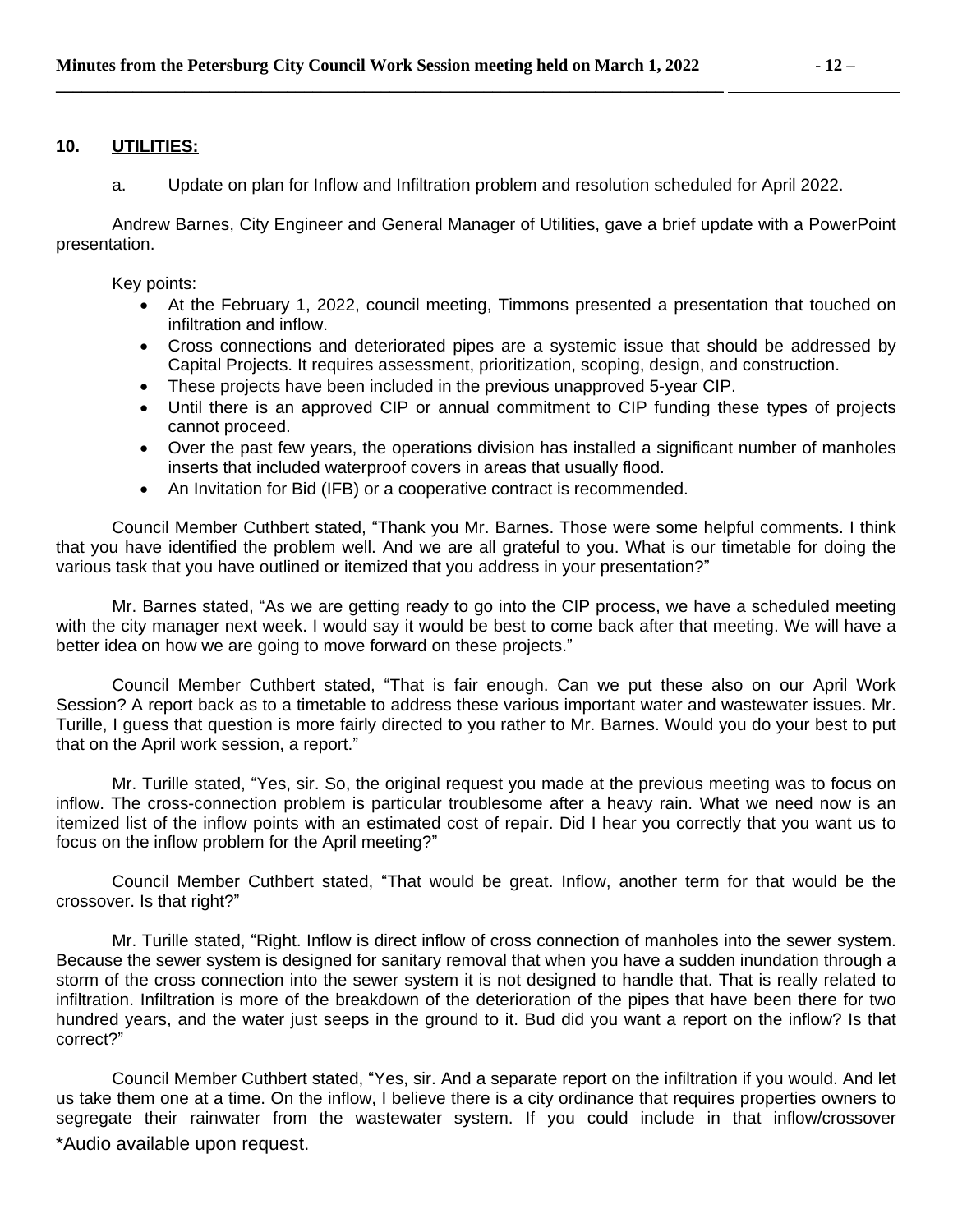presentation whether there is such a statue and whether we are enforcing, it. If we are not enforcing, it what steps can we take to enforce it. I have a feeling that it is not all the city's fault. I have a feeling that private property owners are substantial contributors to the problem. But city staff can give us better insight to that. On the infiltration, I heard that it is a particular problem in the southeast quadrant of the city, which is the Poor Creek Area. I am wondering if we address that if it would give us greater compacity at the Poor Creek Station while we are working towards replacing Poor Creek Station. I think that it would be helpful to council to have both. If you cannot have total gameplan with deadlines and funding mechanisms in place, come our April meeting. That is fine. Tell us that and we will kick it to the main work session. What I am asking is get in focus and stay in focus with a plan that will produce results on both the inflow/crossover topic and the infiltration topic."

Mr. Turille stated, "Yes, sir. We can absolutely do that. But I listened to Mr. Barnes, and I think what the issue in the past has been that they have presented this information and then it never gets funded. And so, then it is moved on from year to year. But certainly, the first step to solve the problem is to get the truth on how to fix all these individual inflow points and how many linear feet of pipes is going to require slip lining or you can insert foam into them. There are all kinds of new technologies. How many linear feet are we talking about? You have to have a handle on the cost. Let me just take this opportunity and I am going to talk about this in my manager report. The CIP must now be taken seriously. We have to find ways to dedicate funds into the CIP and get these things done. Even if it is just to design."

There was discussion among City Council and staff.

### **11. STREETS:**

\*There are no items for this portion of the agenda.

### **12. FACILITIES:**

\*There are no items for this portion of the agenda.

### **13. ECONOMIC DEVELOPMENT:**

a. Presentation from GovDeals on City-owned real estate property.

Brian Moore, Director of Economic Development, stated, "We are presenting a report to you. I believe we have Jim Stuart from GovDeals. He will be making the initial presentation and I will follow up with talking points.

Jim Stuart, Chris Lassiter, and Frank DonBullian, representatives from GovDeals, gave a PowerPoint presentation.

Key points:

- The City of Petersburg has complete control.
- The bidder pays all of the fees and there is no cost to the city.
- City Council approves all bids.
- There is transparent recordkeeping.
- Information is updated every 30 minutes.
- Petersburg has been using GovDeals for 10 years.
- Surplus sold \$558,037.94
- Unsold properties are off the tax roll.
- Blighted homes bring lower tax revenues then habitable homes.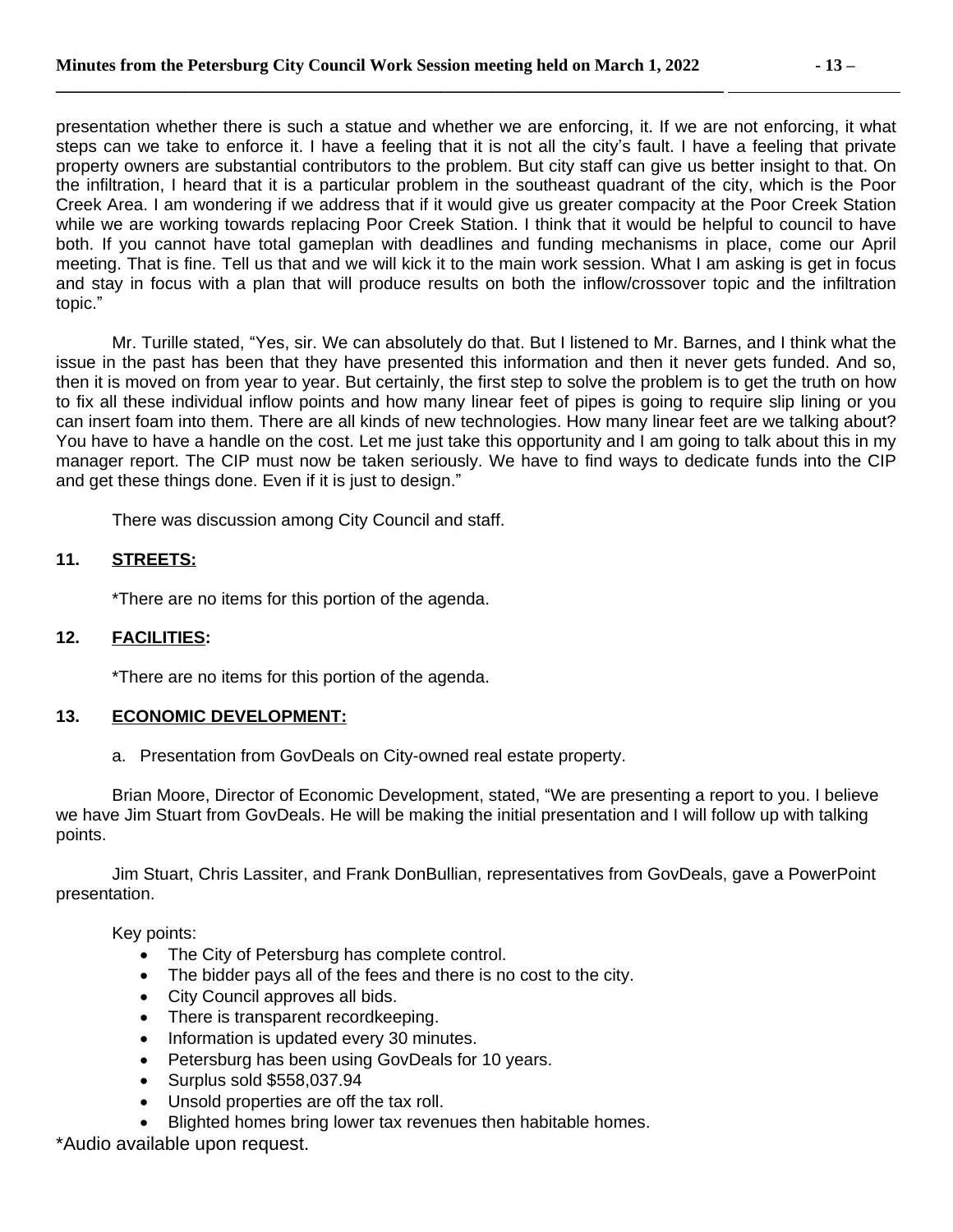- Access to over four million qualified buyers globally.
- Access to over 150,000 targeted real estate through the newest partner "Bid4assets".
- They handle the bulk of auction process and posting, and they manage the process remotely.

There was discussion among City Council and the presenters of GovDeals.

Council Member Cuthbert stated, "Before we put any vacant lots in your hands, I would like city staff to supply council with a list of those vacant lots. Until about three months ago, on that list of vacant lots was Hillside that slopped down to 85. Before we engage in this company to sell our vacant lots, I would like to have a list of those vacant lots and I would like council to consider whether we are to put any restrictions on those vacant lots. That would encourage what we all most want. That is single-family owner-occupied residents. Mr. Mayor, how soon can we make that happen. What is to happen next?"

Mr. Moore stated, "The next step would be again that council would have all control on designing the criteria for the particular sales. We will work with Mr. Cuthbert to provide the information that he has asked for. And you will have total control on that process. And we will bring that back. The list is also updated on our website. And I believe that many of the properties have been removed. But I would concur with Council Member Cuthbert. We are going to have some guidelines for the process, and we would control that 100%. So, we will take that as a pass to bring back to the next meeting."

Council Member Cuthbert stated, "Thank you Mr. Mayor and thank you Mr. Moore."

b. A presentation to the City Council on Enterprise Zone Incentives.

Brian Moore, Director of Economic Development, gave a presentation on the Enterprise Zone Incentives.

Key points:

- The Virginia Enterprise Zone program was established by the Virginia Department of Housing and Community Development.
- The goal of the program is to encourage job creation and private investment.
- The program provides two grant-based incentives: Job Creation Grant and Real Property Investment Grant. These grants are provided to qualified investors and job creators within the Enterprise Zone.
- A locality can also provide local incentives.
- The City Council adopted a resolution to establish a local Enterprise Zone on June 21, 2005.
- Tax exemption is equal to 100% for an entire 6-year period. The additional year is only for commercial properties in the Enterprise Zone.

# **14. CITY MANAGER'S AGENDA:**

Mr. Turille stated, "We discussed already the Southpark Mall route. I would like to move to the Poor Creek Project schedule. We met with the Federal Reserve Governor recently. There is a lot of interest. He indicated tremendous interest in the project, and I know that the mayor is much involved. I think that it is important that people understand that there is a plan in place to make this happen. We have consultants and an excellent capability of Mr. Barnes to help us schedule it. So, let's let him discuss how this is going to play out. So, everyone knows that it has been in planning, I believe since 2016. So, it is not something that we are just winging it. It is something that has been in the works, and we got a plan. Mr. Barnes."

Mr. Barnes gave a brief update on Poor Creek Project.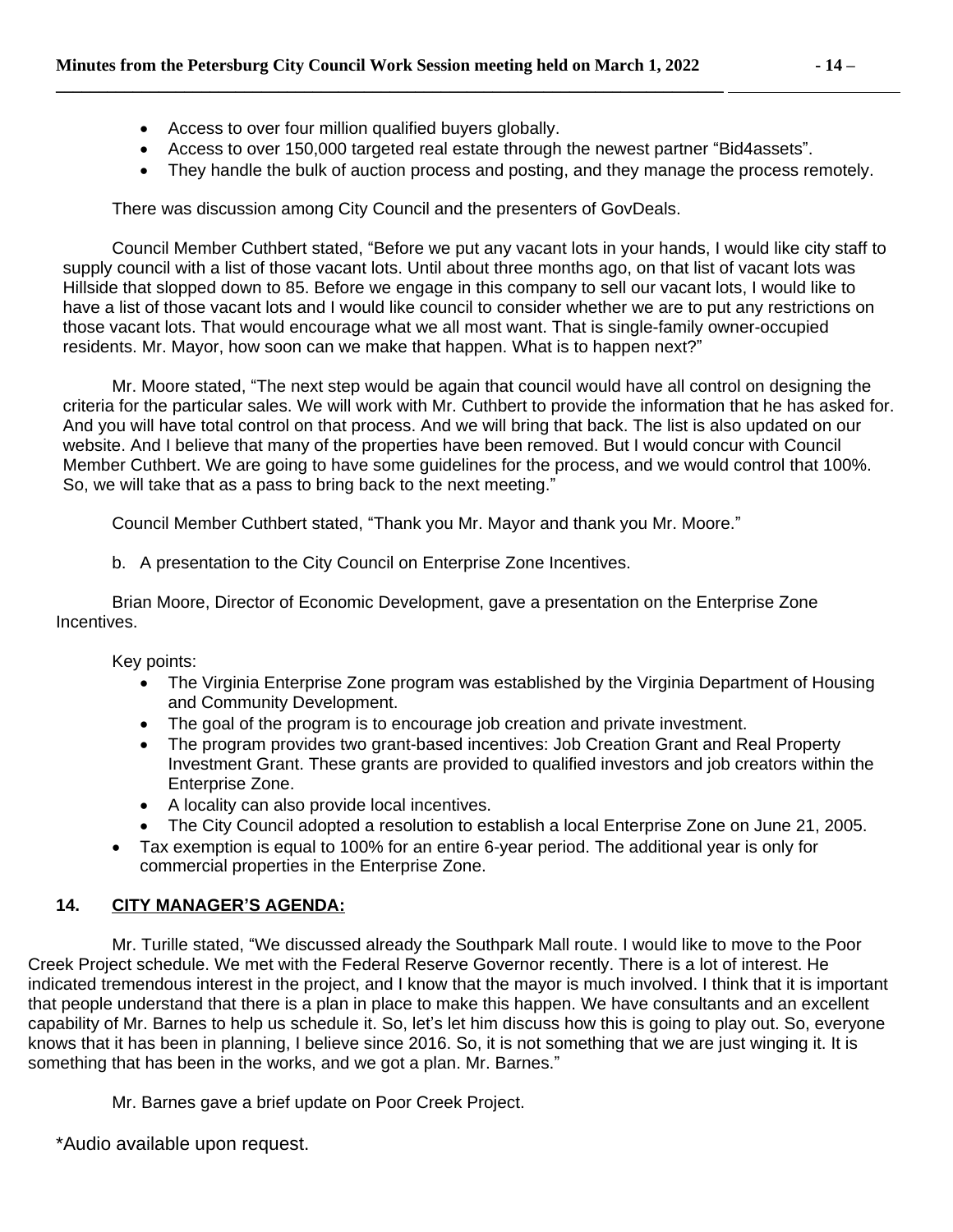Key points:

- The middle of March 2022, the grant EDA application is due.
- March/April 2022 Staff will prepare BID documents for design services.
- May 2022- Design Services Procurement.
- December 2022 Formal Design Complete
- December 2022 February 2023 Construction Procurement Phase
- March 2023 Construction Contract Award

There was discussion among City Council and staff.

Mr. Turille gave more information from his city manager's report.

Key points:

- With large tax base increase (13%) from recent assessment, the city is required by statue to reduce the tax rate. In which the city can only collect 1% more in real property revenues than last year unless they hold a special meeting to discuss a lower reduction of the tax rate that allows them to keep more than one percent.
- Staff will present two more options at the budget meeting next week.
- The preliminary budget will be presented on March 8, 2022.
- With the new lower-case load of COVID-19, the projected date to reopen the city is March 14, 2022.

Chief John Michalek gave an update on COVID-19.

Key points:

- Cases have now dropped down to an average of about 4-5 cases a day.
- Suspected to continue to drop over the next couple of weeks.

There was discussion among City Council and staff.

Mr. Turille continued his city manager's report.

Key points:

- With the Stormwater Grant, the city received \$325,000 from Community Flood Preparedness Fund.
- The city received the Youth and Family Master Plan Grant in the amount of \$16,000. This is coming through the police department.
- Deputy City Manager, Tangela Innis, was accepted in the Virginia Women's Municipal Leadership Institute. Congratulations.

### **15. BUSINESS OR REPORTS FROM THE CLERK:**

\*No items for this portion of the agenda.

### **16. BUSINESS OR REPORTS FROM THE CITY ATTORNEY:**

\*No items for this portion of the agenda.

### **17. PUBLIC COMMENTS:**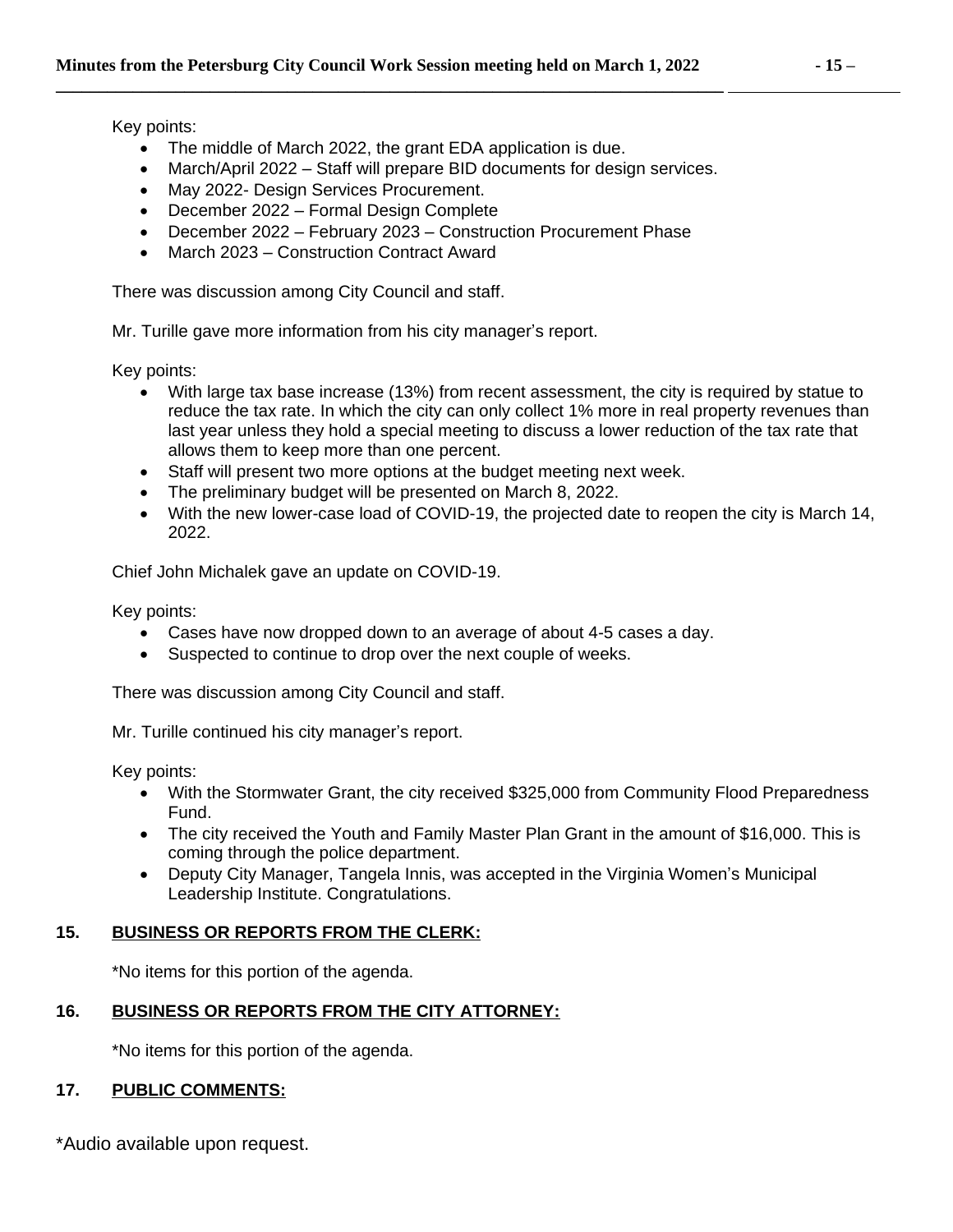Barbara Rudolph, 1675 Mt. Vernon Street, stated, "I hear you tonight that you are very concerned about liter and the quality of life. Which I will not disagree with, but you keep ignoring one of the more invasive problems that is facing our citizens. I am going to go back and read verbatim a commentary that I made at the May 17, 2016, council meeting. That is almost six years ago. At the risk of being to in your face, I challenge any of you to tell us that the problems with citizens bills, particularly those with water usage and personal property taxes, are anywhere near accurate or consistent. Estimated water bills for far greater amounts than one's historical pattern of consumption and personal property taxes that charge for absorbent amounts of delinquent payments seem to be common placed. We have all heard many times that the billing processes are being fixed and citizens will be given accurate information. Assuming that this does eventually happen, it remains a big problem area that is not being talked about. In fact, it is the proverbial elephant in the room with this clear pattern of overcharging. Which I know from personal experience that goes back a year a half. How are the citizens that pay too much able to recover the difference of between the initial bill and the corrected bill? You say go to the appropriate office in city hall and work with staff to correct the bill and receive a credit. Has it ever occurred to you how many people cannot readily access this remedy? That is making a personal visit to negotiate with their city government. Some have simply given up after months of questionable bills and the inability to get answers via phone calls or online for those who have internet access. Some don't know where to start to figure out what they should be charged in order to effectively make their cases. Some quite a few more than you imagined, cannot make it to city hall or now the finance building to spend hours or multiple visits in a hassle with the city. What about citizens in the military that have to deploy? What about citizens that lack transportation that come downtown. What about single parents with multiple children to care for? What about the elderly. What about people trying to make it by working several jobs and no time during the workday to take off. I believe that we all deserve a thorough answer on how the city is going to reach out proactively to citizens that have been overcharged. And to ensure that no citizen is financially damaged because of inaction by the city. It is so wrong for the city to adopt an attitude of 'if someone wants to correct it then they need to bring it to us.' Please show that you have compassion and concern for the many people in Petersburg that do not have the know how or the ability for the reasons that I have mentioned to come to the city for help. I know that is what I said in 2016. Today, I know that the finance employees are working really hard to deal with everyone that comes in. And there have been a lot of problems with personal property taxes during this cycle. I am not faulting our employees. I think that they're working hard and that they are more customer service oriented than they used to be. What I am talking about is the system wide issues and the inequity that no one will talk about. This is a major problem. It is a real quality of life issue. Personally, I think that it is more of a problem then liter. I will leave it up to you. But I hope that something will happen. It hasn't for over six years. Anyway, thank you very much."

Norma Williams, 148 North Sycamore Street, stated, "It has been a while. And I thought I would come in tonight and get updated without having to go back and listen to the council meeting. I sat back intentionally for some months just to observe. And just to see what was going on and the things that were occurring in the city. And I see as I drive down the road and come down Washington Street. I still see the same things that are present. As we all come down Washington Street and we get off of 95S and we come down and see the same trash and the walkways are unmanned. I see patches of the road being done on Washington Street being done going towards Fort Lee. And I see that all we are doing is patching. I can only recall over the past year or so that Graham Road and West Street having been paved. So, I hear the conversation about liter. Well, when you have the overall appearance of the city not being maintained then of course no one has a problem with throwing trash out the window. Cigarette butts out of the window. You come to the red light when you leave downtown going to the city building at the old Virginia Power and you see trash. Now, I am not sure how many of you actually pay attention to these things. I have asked before about the sheriff department having the noncriminal and those with minor offenses, taking part in the city. But we hear that we want to have someone be paid. And no disrespect to you Council Member Cuthbert but I hear you ask and task a lot on the city. And I ask myself are you asking for yourself or your ward. Because I would like for my ward representative to speak on my behalf and to speak for our ward as well. And I do appreciate your efforts to bring these things up. But I did not think that you were being the spokesperson for all the council members. I would like to hear my